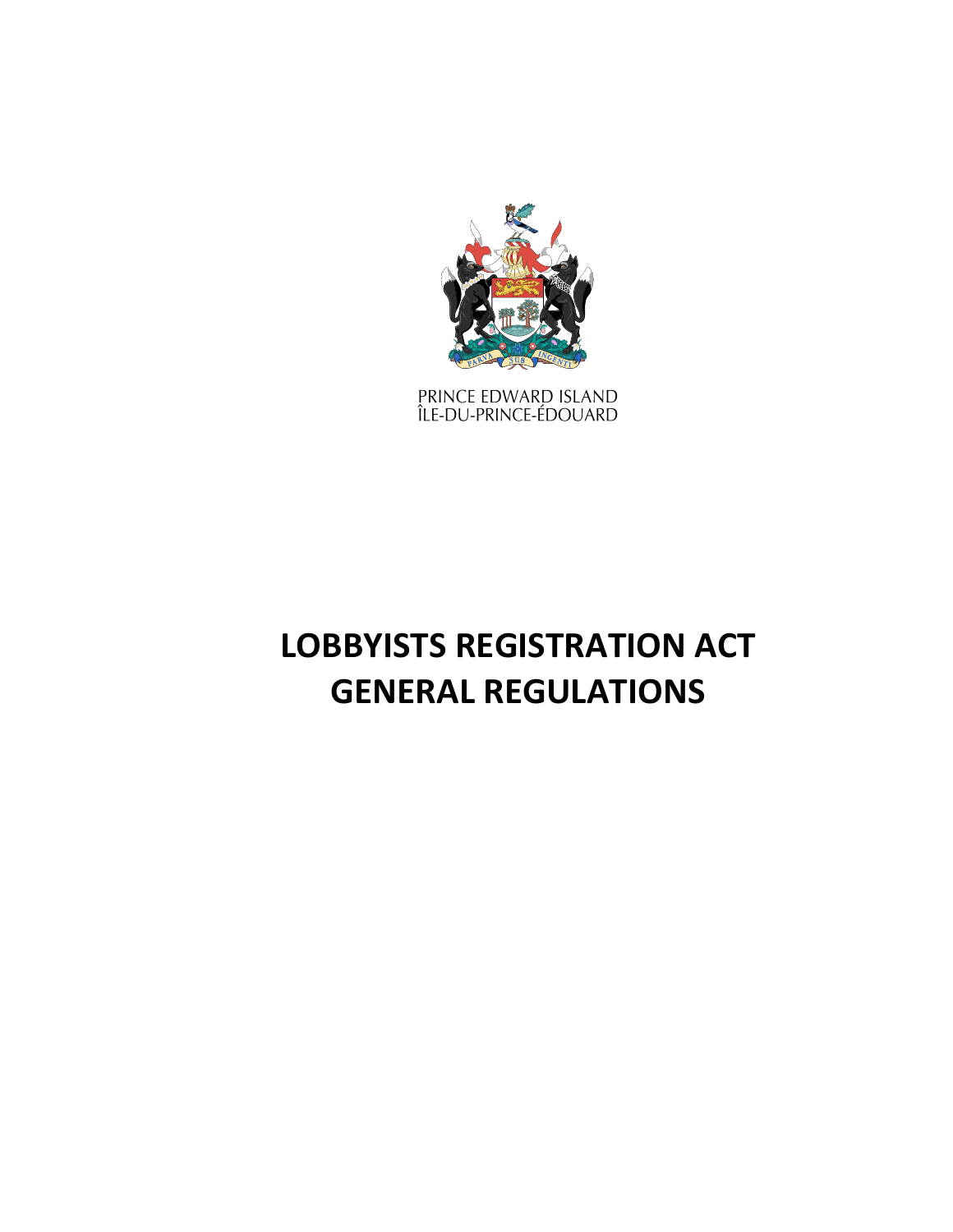# **PLEASE NOTE**

This document, prepared by the *[Legislative](http://www.gov.pe.ca/jps/index.php3?number=1027247) Counsel Office*, is an office consolidation of this regulation, current to April 1, 2019. It is intended for information and reference purposes only.

This document is *not* the official version of these regulations. The regulations and the amendments printed in the *Royal Gazette* should be consulted on the Prince Edward Island Government web site to determine the authoritative text of these regulations.

For more information concerning the history of these regulations, please see the *[Table of Regulations](https://www.princeedwardisland.ca/sites/default/files/publications/leg_table_acts.pdf)* on the Prince Edward Island Government web site [\(www.princeedwardisland.ca\)](http://www.princeedwardisland.ca/).

If you find any errors or omissions in this consolidation, please contact:

*Legislative Counsel Office Tel: (902) 368-4292 Email: legislation@gov.pe.ca*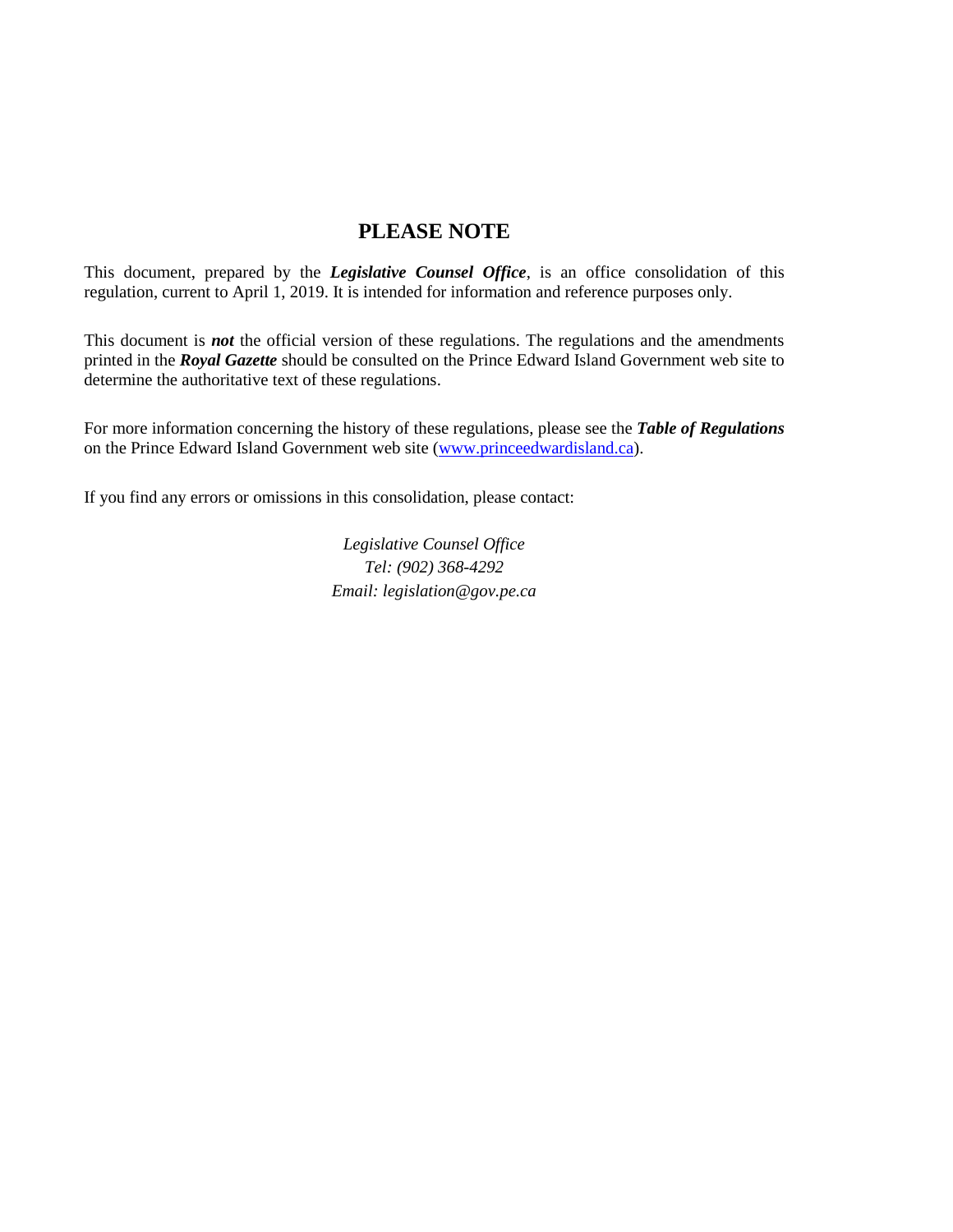

# **LOBBYISTS REGISTRATION ACT**

# **CHAPTER L-16.01**

# **GENERAL REGULATIONS**

Pursuant to section 20 of the *Lobbyists Registration Act* R.S.P.E.I. 1988, Cap. A-10.1, Council made the following regulations:

#### **1. Definition**

In these regulations, "**Act**" means the *Lobbyists Registration Act* R.S.P.E.I. 1988, Cap. L-16.01. *(EC680/18)*

#### **2. Fees**

- (1) The following fees for filing returns shall be paid to the Registrar:
	- (a) by a consultant lobbyist,
		- (i) for each return filed under clause  $4(2)(a)$  of the Act ............................. \$ 75
		- (ii) for each return filed under clause 4(2)(b) of the Act ............................. 35
	- (b) by an in-house lobbyist, as defined in clause  $6(1)(b)$  of the Act (employed by a person or partnership other than an organization),
		- (i) for each return filed under clause 6(2)(a) of the Act ............................. 75
		- (ii) for each return filed under clause 6(2)(b) of the Act ............................. 35
	- (c) by the senior officer of an organization that employs an in-house lobbyist, as defined in clause  $7(1)(b)$  of the Act,
		- (i) for each return filed under clause 7(2)(a) of the Act ..................no charge
		- (ii) for each return filed under clause 7(2)(b) of the Act ..................no charge *(EC680/18)*

# **3. Waiver or reduction of fee**

(1) A person who is required to file a return as a lobbyist pursuant to the Act or these regulations may apply to the Registrar, and the Registrar may waive or reduce the fee for filing a return upon being satisfied that the applicant is unable to pay the fee.